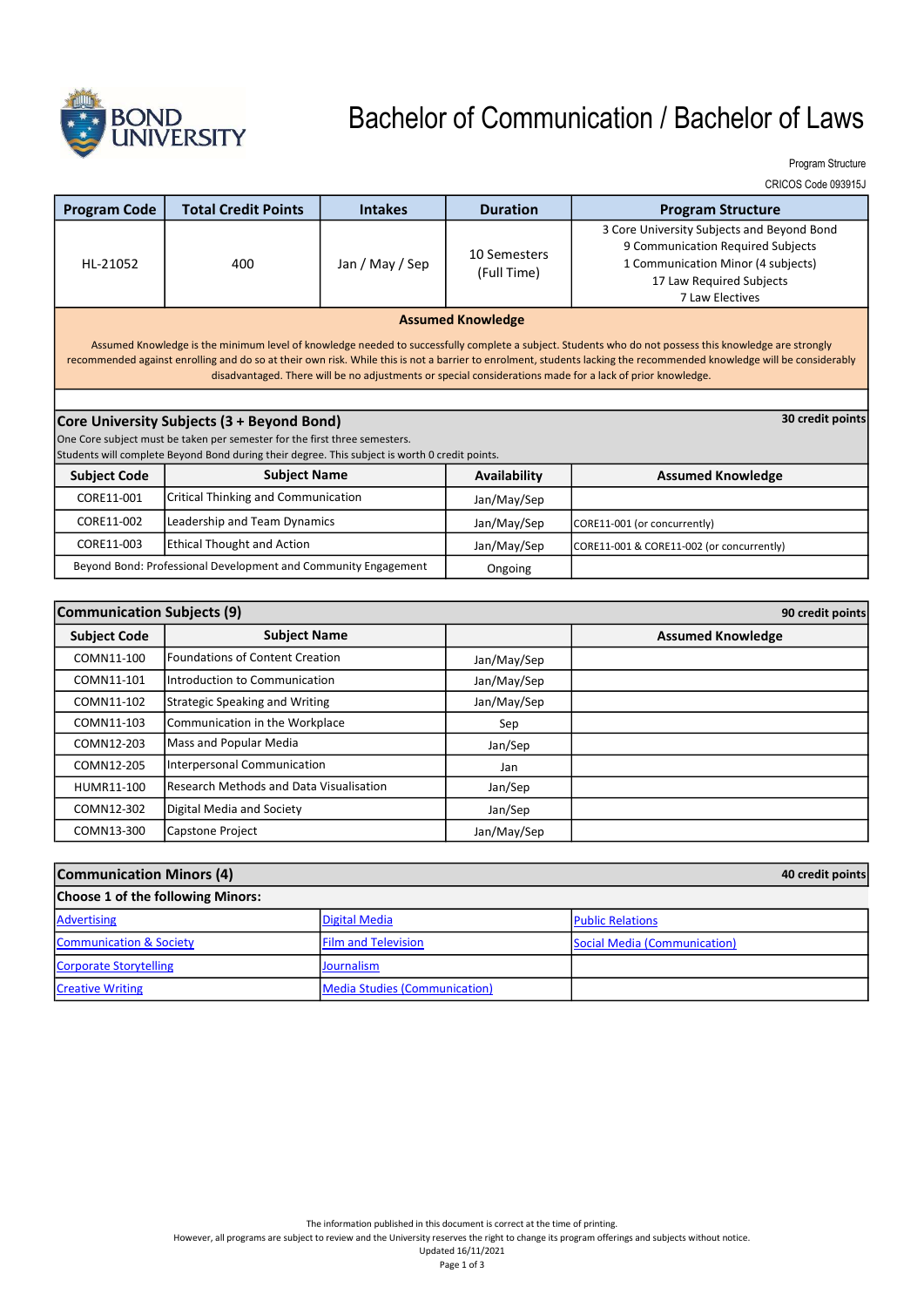

### Bachelor of Communication / Bachelor of Laws

Program Structure (Cont.)

| Law Compulsory Subjects (17)<br>170 credit points |                                        |              |                                                                                    |
|---------------------------------------------------|----------------------------------------|--------------|------------------------------------------------------------------------------------|
| <b>Subject Code</b>                               | <b>Subject Name</b>                    | Availability | <b>Assumed Knowledge</b>                                                           |
| LAWS11-105                                        | Legal Foundations A                    | Jan/May/Sep  |                                                                                    |
| LAWS11-106                                        | Legal Foundations B                    | Jan/May/Sep  |                                                                                    |
| LAWS11-107                                        | Foundations of Private Law             | Jan/May/Sep  | LAWS11-105 LFA (or concurrently)<br>and LAWS11-106 LFB (or concurrently)           |
| LAWS11-108                                        | Foundations of Public and Criminal Law | Jan/May/Sep  | LAWS11-105 LFA (or concurrently)<br>and LAWS11-106 LFB (or concurrently)           |
| LAWS11-201                                        | Contract Law A                         | Jan/May/Sep  | LAWS11-107 FPL (or concurrently)                                                   |
| LAWS11-202                                        | Tort Law                               | Jan/May/Sep  | LAWS11-107 FPL (or concurrently)                                                   |
| LAWS11-203                                        | Criminal Law                           | Jan/May/Sep  | LAWS11-108 FPCL (or concurrently)                                                  |
| LAWS11-204                                        | Property Law A                         | Jan/May/Sep  | LAWS11-107 FPL (or concurrently)                                                   |
| LAWS11-216                                        | <b>Constitutional Law</b>              | Jan/May/Sep  | LAWS11-108 FPCL (or concurrently)                                                  |
| LAWS11-217                                        | Contract Law B                         | Jan/May/Sep  | LAWS11-201 Contract Law A                                                          |
| LAWS11-218                                        | Property Law B                         | Jan/May/Sep  | LAWS11-204 Property Law A                                                          |
| LAWS11-310                                        | Corporate Law                          | Jan/May/Sep  | LAWS11-202 Tort Law and<br>LAWS11-217 Contract Law B (or concurrently)             |
| LAWS11-313                                        | Equity                                 | Jan/May/Sep  | LAWS11-202 Tort Law and<br>LAWS11-217 Contract Law B                               |
| LAWS11-317                                        | Administrative Law                     | Jan/May/Sep  | LAWS11-216 Constitutional Law                                                      |
| LAWS11-318                                        | Evidence                               | Jan/May/Sep  | LAWS11-203 Criminal Law                                                            |
| LAWS11-325                                        | Civil Dispute Resolution               | Jan/May/Sep  | LAWS11-202 Tort Law and LAWS11-217 Contract Law B and<br>LAWS11-218 Property Law B |
| LAWS11-326                                        | Legal Profession                       | Jan/May/Sep  | LAWS11-325 Civil Dispute Resolution (or concurrently)                              |

#### Law Electives (7)

70 credit points

Students must choose Undergraduate Law Electives from the Faculty of Law's offerings.\*\*

Law Specialisation - Students may choose to complete an optional Law Specialisation (40cp) in one of the following areas:

- 
- Canadian Law and Practice Corporate and Commercial Law Legal Transformation
	-

• Climate Law • International and Comparative Law • Legal Practice

• Contemporary Legal Issues

To be eligible for a Law Specialisation, students must complete a minimum of four (4) Law Electives (40 credit points) within one of the above areas. Eligible students will receive a Specialisation Certificate at the completion of their program.

lor

Law Major - Students may choose to complete an optional Law Major 60cp) in one of the following ares:

• Climate Law **• Legal Transformation** 

### Bachelor of Laws with Honours

Please see eligibility requirements for achieving Honours (\*\*including the completion of LAWS13-569 Legal Research Project as an elective) on the Law Honours / Distinction information webpage.

However, all programs are subject to review and the University reserves the right to change its program offerings and subjects without notice.

Updated 16/11/2021 Page 2 of 3